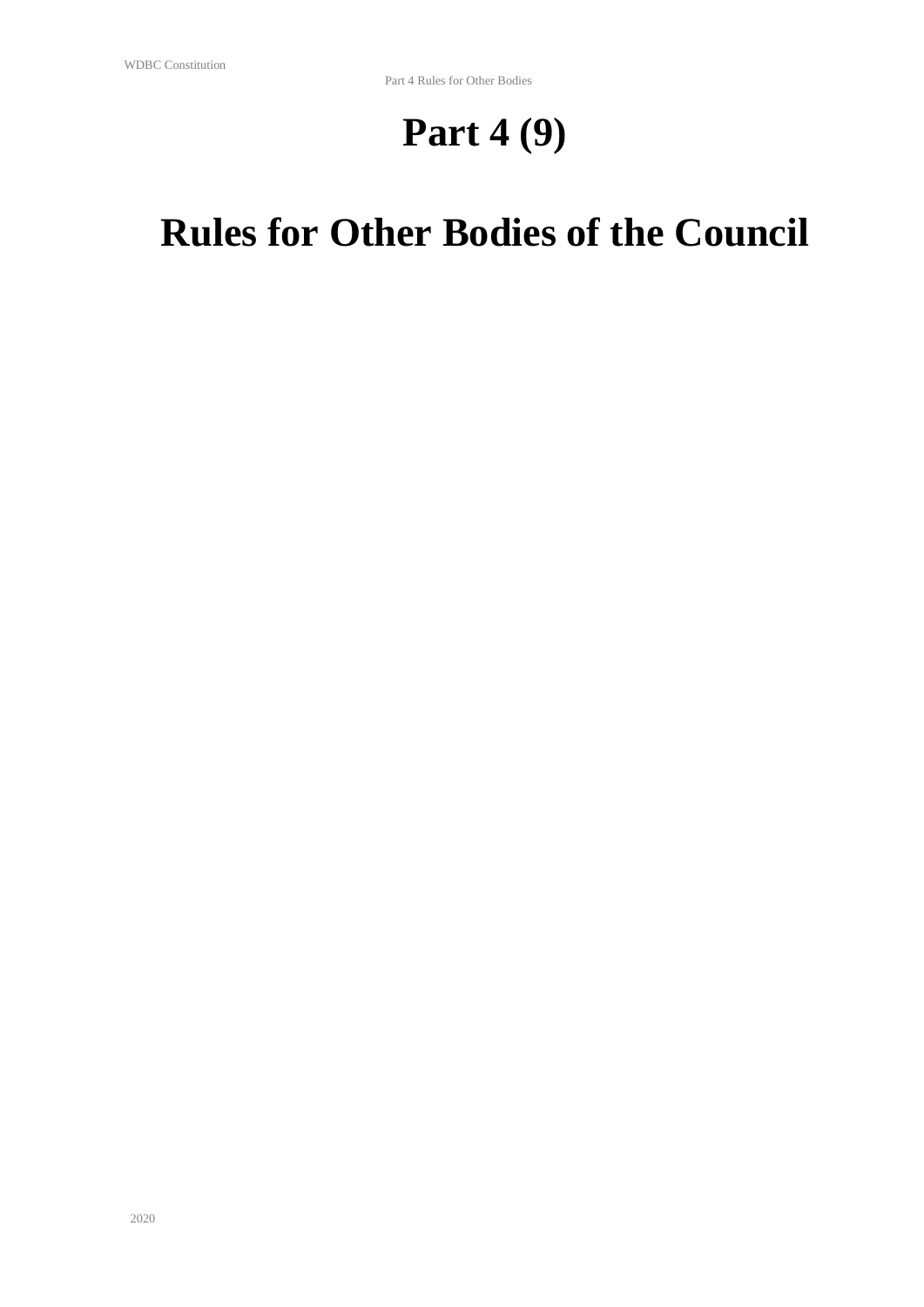# **Rules for other Bodies of the Council**

# **1. AUDIT COMMITTEE**

#### 1.1. Membership

The Audit Committee shall have seven Councillors.

1.2. Quorum

The Quorum shall be three Councillors.

1.3. Meetings

The Committee shall normally meet at least four times per year.

1.4. Training

All Members of the Committee will be expected to attend Audit training and refresher sessions as and when they are provided;

# **2. DEVELOPMENT MANAGEMENT**

# **2.1 Membership**

The Development Management and Licensing Committee shall have ten Councillors.

#### **2.2 Training**

- a). All Members will be expected to attend Development Management and Licensing training refresher sessions as and when they are provided;
- b) Newly elected Members will have to attend appropriate induction Planning and Licensing Training before they can take part in the decision making process;
- c). Repeat sessions will be held in conjunction with South Hams District Council to provide additional opportunities for Members to meet the requirement to attend the induction training;
- d). re-elected Members will be expected to attend the induction sessions.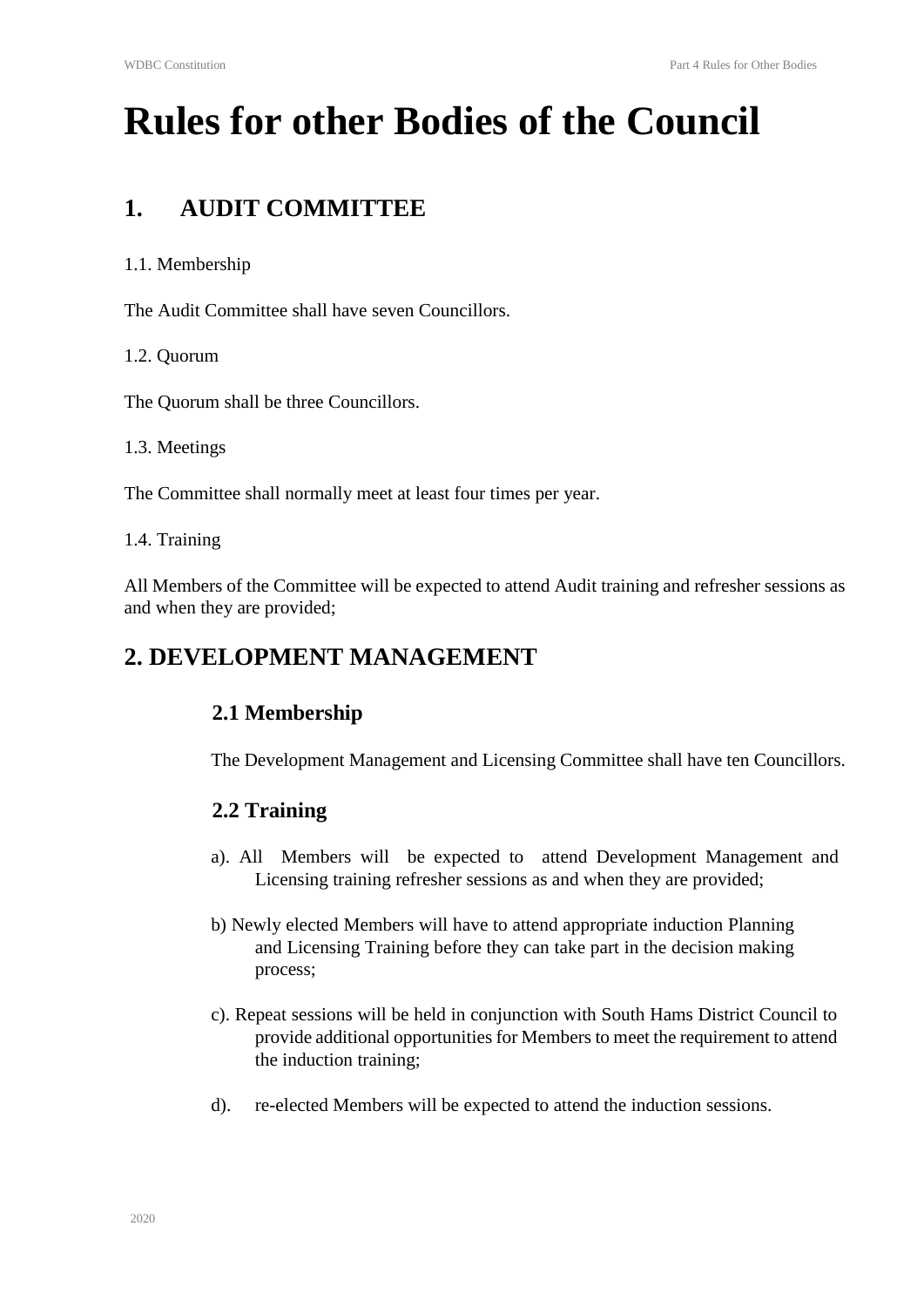#### **2.3 Quorum**

The Quorum shall be four councillors adjusted annually if necessary.

#### **2.4 Rules of Debate**

The Rules of Debate, as outlined under Council Procedure Rule 17, apply with one exception. The exception is as follows:-

In the event of a Member wishing to propose a motion which is contrary to the case officer recommendation, the Member must give their reasons for this proposal at the time of making it.

#### **2.5 Voting**

In view of the quasi – judicial nature of much of the business of the Committee there is a general obligation for Councillors to remain for the whole of the debate or to have participated in any previous consideration on any particular application and certainly to refrain from voting if either of these essential requirements have not been achieved. Members should refer to the Planning Code of Good Practice.

#### **2.6 Meetings**

The Development Management and Licensing Committee shall normally meet every four weeks.

#### **2.7 Eligibility**

Every Member of Council is eligible to be a Member of the Development Management and Licensing Committee. The Leader of Council cannot be Chairman of Development Management and Licensing Committee.

# **3 LICENSING SUB-COMMITTEES**

Licensing Sub Committees will be convened to hear licensing applications in accordance with the Delegation Scheme and the Rules as set out below. Members of the Development Management and Licensing Committee will include substitute Members of that committee who will have undertaken the same training as full Committee Members.

3.1 Licensing Sub-Committees shall be established to hear applications under the Licensing Act 2003.

#### **3.1.1 Membership**

Each Licensing Sub-Committee shall have three councillors, drawn from the Development Management & Licensing Committee. Local Members will not

.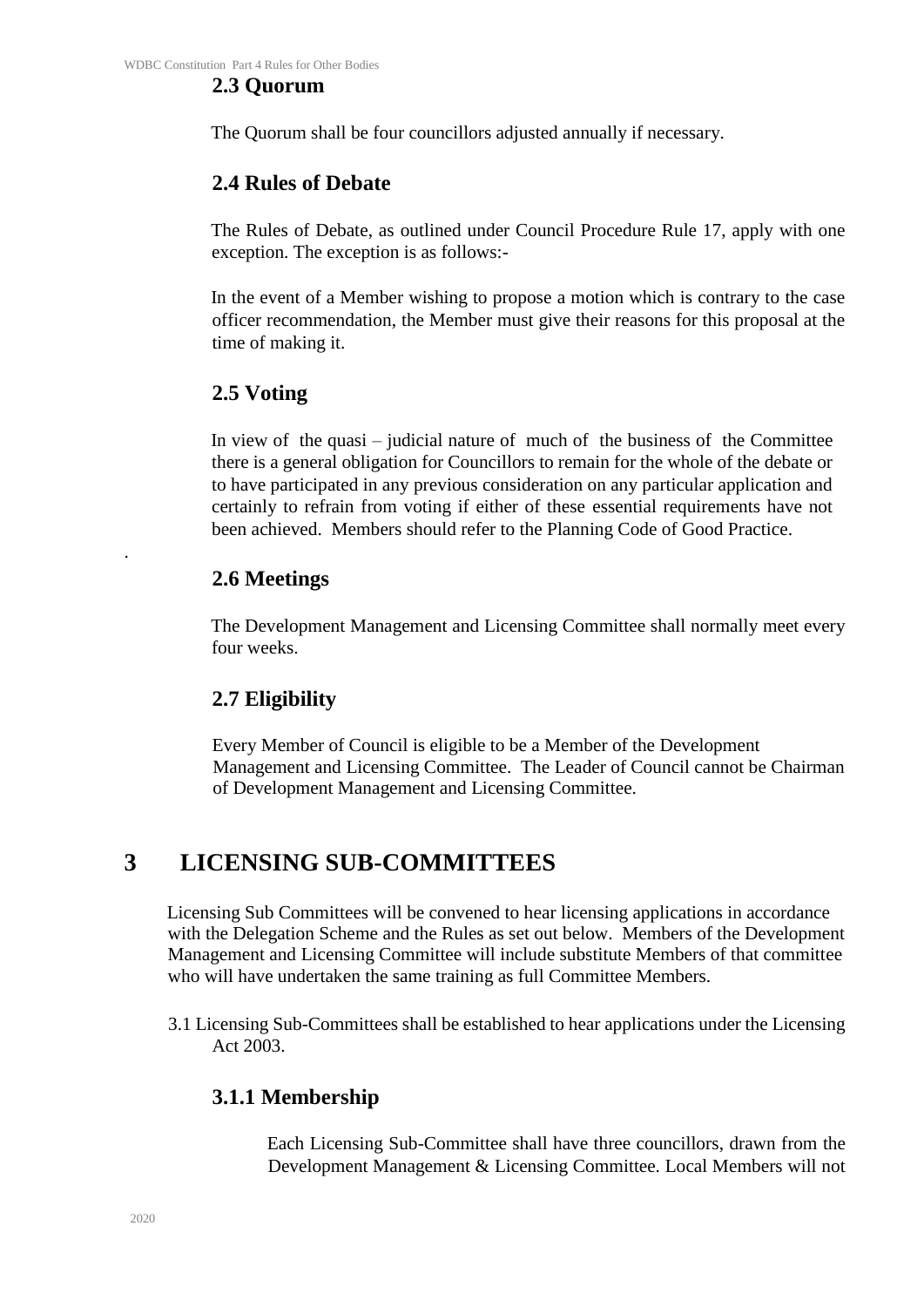be appointed onto a sub- committee to consider any applications which are located within their local ward.

#### **3.1.2 Quorum**

The Quorum shall be three councillors.

#### **3.1.3 Meetings**

The Licensing Sub-Committees meet as required.

3.2 Licensing Sub-Committees shall be established to hear applications under the Gambling Act 2005.

#### **3.2.1 Membership**

Each Licensing Sub-Committee shall have three councillors, drawn from the Development Management & Licensing Committee. Local Members will not be appointed onto a sub- committee to consider any applications which are located within their local ward.

3.2.2 Quorum

The Quorum shall be three councillors.

#### **3.2.3 Meetings**

The Licensing Sub-Committees meet as required.

3.3 Licensing Sub-Committees shall be established to hear applications under the Taxi Licensing Legislation.

#### **3.3.1 Membership**

Each Licensing Sub-Committee shall have three councillors, drawn from the Development Management & Licensing Committee.

#### **3.3.2 Quorum**

The Quorum shall be three councillors.

#### **3.3.3 Meetings**

The Licensing Sub-Committees meet as required.